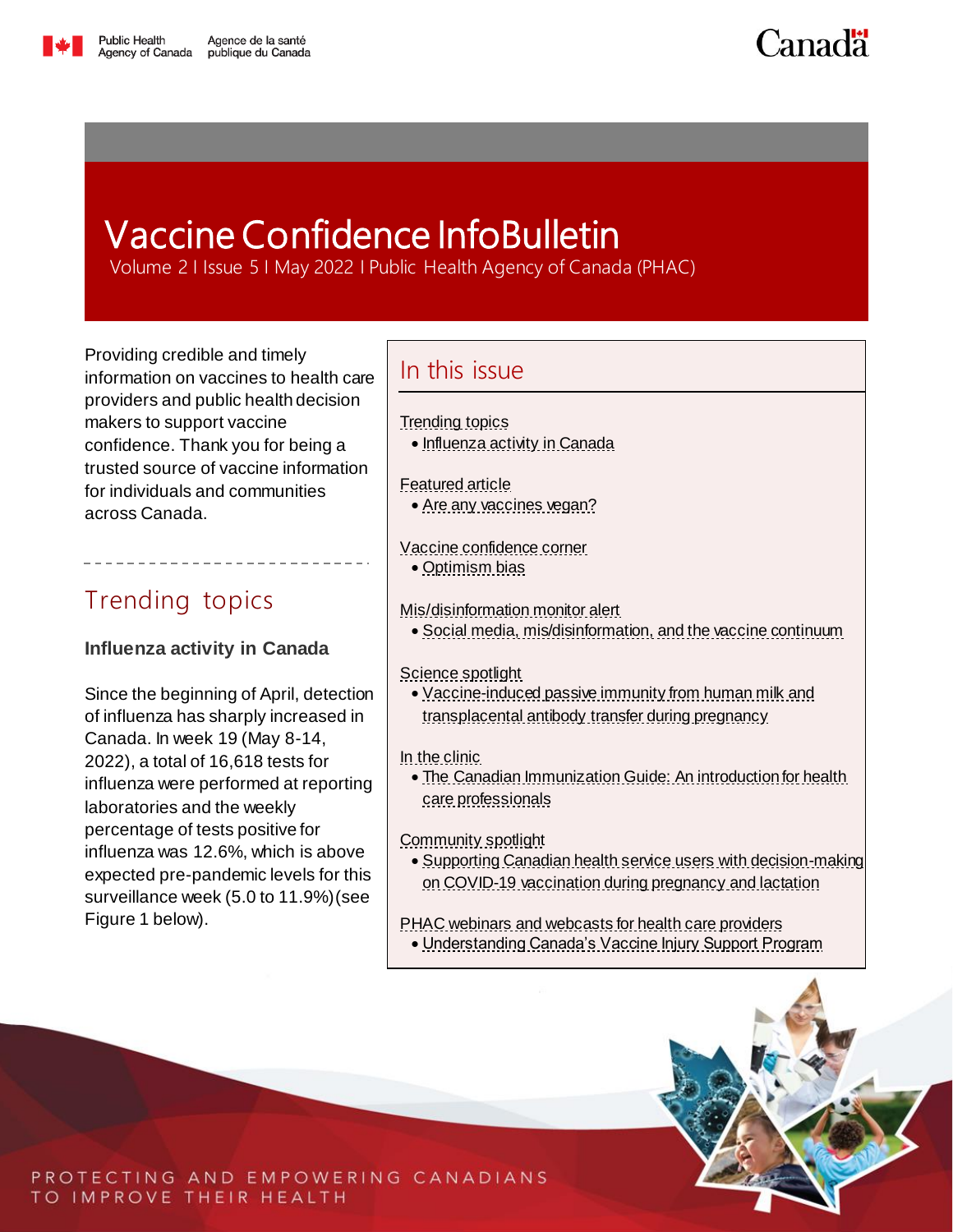### …Trending topics continued

All indicators of influenza activity have increased in recent weeks. Influenza activity has reached seasonal thresholds and provinces and territories will now report influenza activity on a weekly basis to PHAC. For detailed information on influenza surveillance and epidemiological activity in Canada, visit [FluWatch.](https://www.canada.ca/en/public-health/services/diseases/flu-influenza/influenza-surveillance.html)



**Figure 1**- Number of influenza tests and percentage of tests positive in Canada compared to previous seasons, weeks 2021-35 to 2022-19. The shaded area represents the maximum and minimum number of influenza tests or percentage of tests positive reported by week from seasons 2014-2015 to 2019-2020. Data from week 11 of the 2019-2020 season onwards are excluded from the historical comparison due to the COVID-19 pandemic.

The increase in influenza activity is not surprising as we continue to move forward with the lifting of public health measures. In addition to personal protective measures, influenza vaccination is a critical tool to protect against influenza-related disease and to reduce the influenza-associated burden on the Canadian health care system. This is important given the co-circulation of COVID-19 and influenza in the weeks and months ahead.

### **Seasonal influenza vaccination**

It is not too early to start planning your 2022-2023 seasonal influenza vaccination campaign. Refer to [the National Advisory Committee on Immunization \(NACI\) guidance and statement on seasonal](https://bit.ly/EN-PHAC-CIG-Flu-2021-22)  [influenza vaccine for 2021-2022](https://bit.ly/EN-PHAC-CIG-Flu-2021-22) in the Canadian Immunization Guide chapter on influenza. This guidance document is updated annually to reflect identified changes in influenza epidemiology, available products and immunization practices. Federal/Provincial/Territorial governments are currently looking at options for concurrent administration of COVID-19 and influenza vaccines as part of fall campaign planning.

To learn more about seasonal influenza vaccination, visit:

[2021 to 2022 seasonal influenza vaccine: Mobile guide for health professionals](https://bit.ly/EN-PHAC-Flu_Mobile_Guide)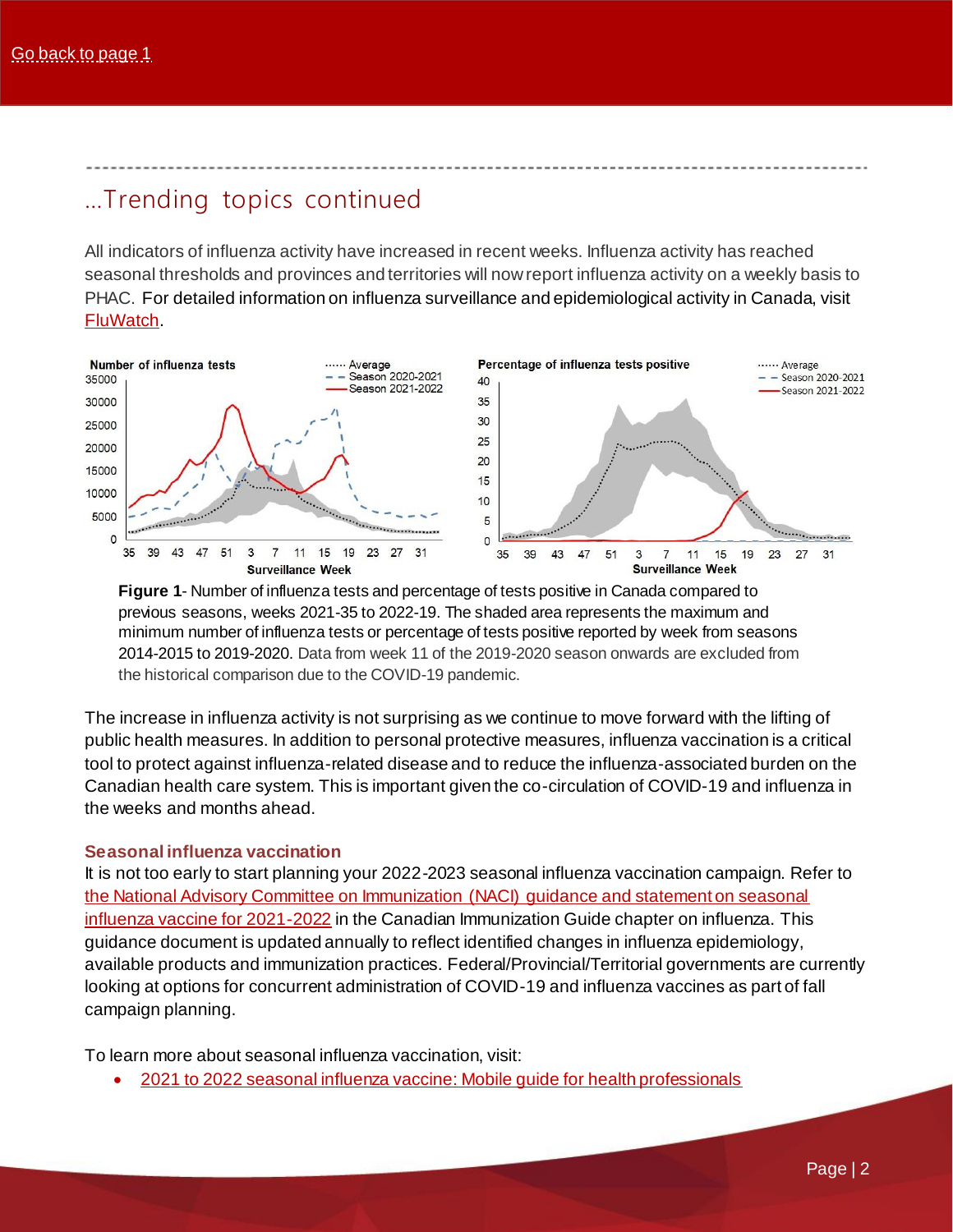## <span id="page-2-0"></span>Featured article

### <span id="page-2-1"></span>**Are any vaccines vegan?**

The recent authorization of Medicago's 'plant-based' Covifenz® COVID-19 vaccine may have caught the attention of people interested in vegan COVID-19 vaccines. Vegan refers to a philosophy and way of living which seeks to exclude - as far as is possible and practicable - all forms of exploitation of, and cruelty to, animals for food, clothing or any other purpose. Vegan or plant-based products may also be of interest to people who abstain from products derived from specific animal sources for cultural, religious or other reasons.

For a vaccine to be considered vegan, it would need to be developed, produced and tested without using animal products of any kind.

### **How are animal products used in vaccines?**

Animals, or products derived from animal and human sources, are used to develop, produce, and test, all vaccines, including all COVID-19 vaccines, currently authorized and available in Canada. It is important to note, however, that manufacturers that use animal or human sourced materials to make their vaccine must have suitable controls in place to ensure that their vaccines do not contain animal or human cells and also do not contain any human or animal sourced materials at levels that could result in toxicities or adverse reactions.

To develop vaccines, scientists first need to grow the virus *in vitro* in laboratories. Viruses cannot grow outside of cells. To study viruses and other biological phenomenon, scientists have developed "cell lines" that can grow in laboratory conditions derived from historic sources of either animal or human tissue. The vaccine is tested for its ability to prevent viral growth *in vitro* before being tested *in vivo* in laboratory animals. Scientists then compare how vaccinated and unvaccinated animals respond when infected with the virus.

Once a vaccine candidate demonstrates promise during development, it is produced at scale, often using animal or human derived cell lines, for clinical testing before being made commercially available. Vaccine production is different for each vaccine platform and unique to each vaccine formulation. For example, the production of the protein components of the Medicago Covifenz® COVID-19 vaccine occurs in Nicotiana benthamiana plants, which is widely used for protein expression in plant virology and is leveraged to produce non-infectious virus-like particles (VLPs) for the active vaccine component.

Once vaccines are produced, they need to be tested for impurities, toxicity, stability, and other safety measures. Some of these tests again use animal or human-based cell lines and/or laboratory animals. All medications and vaccines are required by law to undergo animal testing, before testing occurs in humans, to ensure they are safe. There is no way to circumvent this critical step of vaccine testing. As such, all vaccines authorized and available in Canada involve animals in some capacity.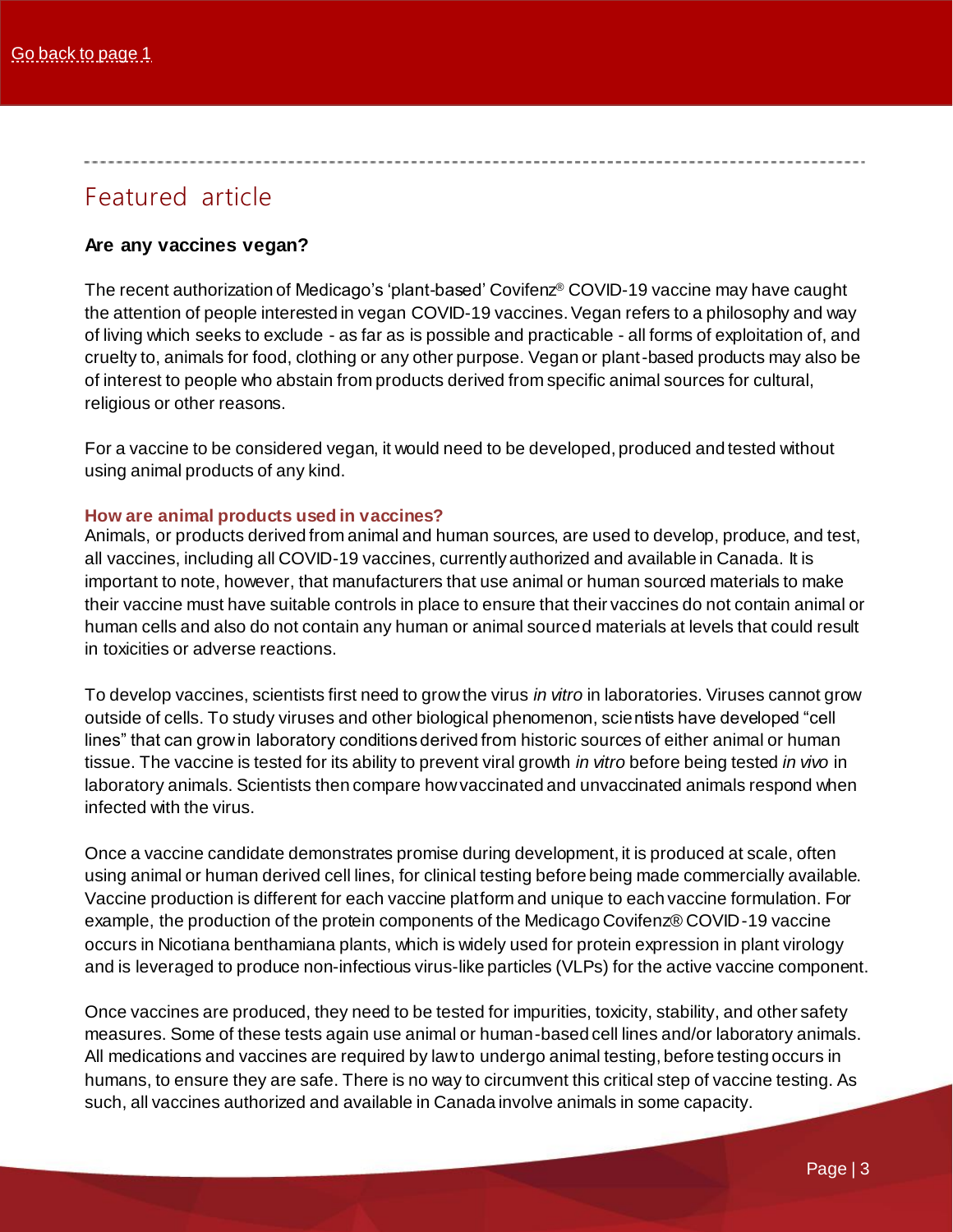Although some people may be uncomfortable with the idea that animals and animal-derived products are used in the development of every authorized vaccine, animal health has also benefited from the advent of vaccine technologies. Domestic and wild animals are routinely vaccinated (where possible) to protect their health, and the health of people who care for them.

### **Vaccines are not vegan, but recommended for vegans by leading organizations**

Leading vegan and animal rights organizations, such as [PETA](https://www.peta.org.uk/blog/vegans-covid-19-vaccine/) and [The Vegan Society](https://www.vegansociety.com/news/news/vegan-society-response-covid-19-vaccine), advise vegans that they should not compromise their own health by refusing vaccines. While they should advocate for minimizing animal product use or animal cruelty in the development of medical products, there are no alternatives that are more ethical, and no animals will be protected by refusing the vaccines.

### <span id="page-3-0"></span>Vaccine confidence corner

Providing evidence-informed tips, strategies and information in support of vaccine confidence.

### **The role of cognitive bias in vaccine attitudes**

Over the next few issues of the Vaccine Confidence InfoBulletin we will describe key cognitive biases and their impact on vaccine attitudes and decision-making, including how to address them with peers and patients.

### **What is cognitive bias?**

Our brains take mental shortcuts to cope with and effectively process the huge volume of information we encounter every day. These shortcuts (called heuristics), which can be helpful in navigating our lives, can also distort our perceptions and impact our judgment and decision-making abilities. The results are often so-called "errors in thinking", referred to as cognitive biases.

#### **How does a cognitive bias affect vaccine attitudes?**

Cognitive biases can impact how we process vaccine information, which information we use to guide our decision-making, our perceptions of risks and benefits of vaccines, how we understand the statistics that might inform our risk calculations, how we are influenced by messaging about vaccines, and more.

### <span id="page-3-1"></span>**Optimism bias**

Optimism bias is the tendency to overestimate the likelihood of good things happening to us and underestimate having bad things happen to us. One of the leading predictors of whether someone will choose to be vaccinated for COVID-19 is their level of concern about COVID-19. If someone feels that they are more likely to fare well if they contract COVID-19, they may be less likely to get vaccinated.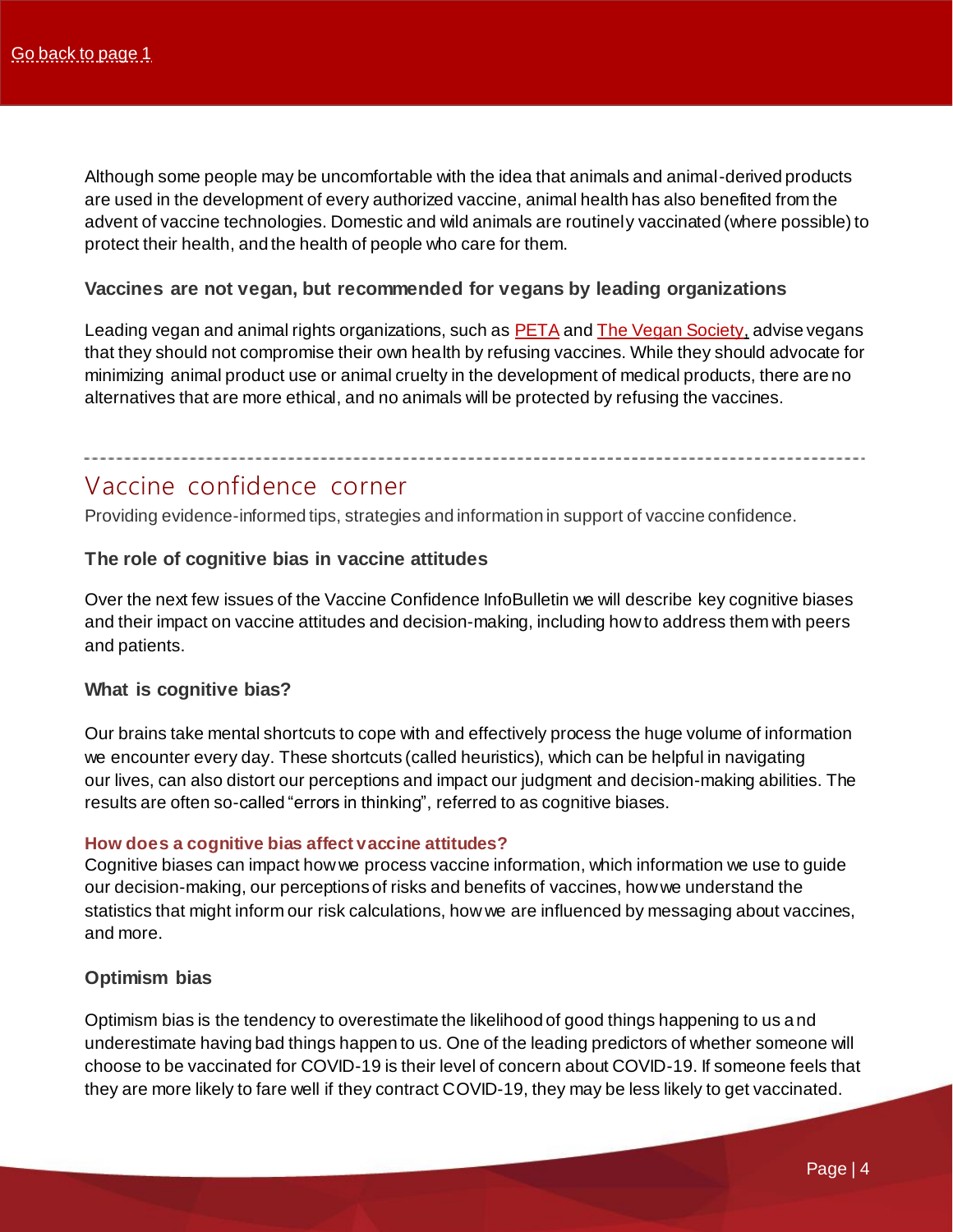#### **How to address optimism bias**

A natural reaction to someone's lack of concern about a health risk might be to try to amplify their fear. Fear appeals have a long history in public health (i.e., photographs of cancerous lungs on cigarette packs) and in some instances have effected positive change. However, the use of fear appeals is not recommended and, in many circumstances, can result in defensive downplaying of the threat. [1] Given the often-polarized nature of vaccine refusal and rhetoric surrounding fear mongering, an overemphasis on rare risks may cause people to double down on their beliefs.

Optimism bias can be leveraged by highlighting the safety profile of the vaccines, noting that they are very unlikely to have a serious or lasting side effect, so why not avoid the worse outcome of severe COVID-19?

### [More information on optimism bias is available here.](https://bit.ly/EN-ENONLY-DescisionLab-OptimismBias)

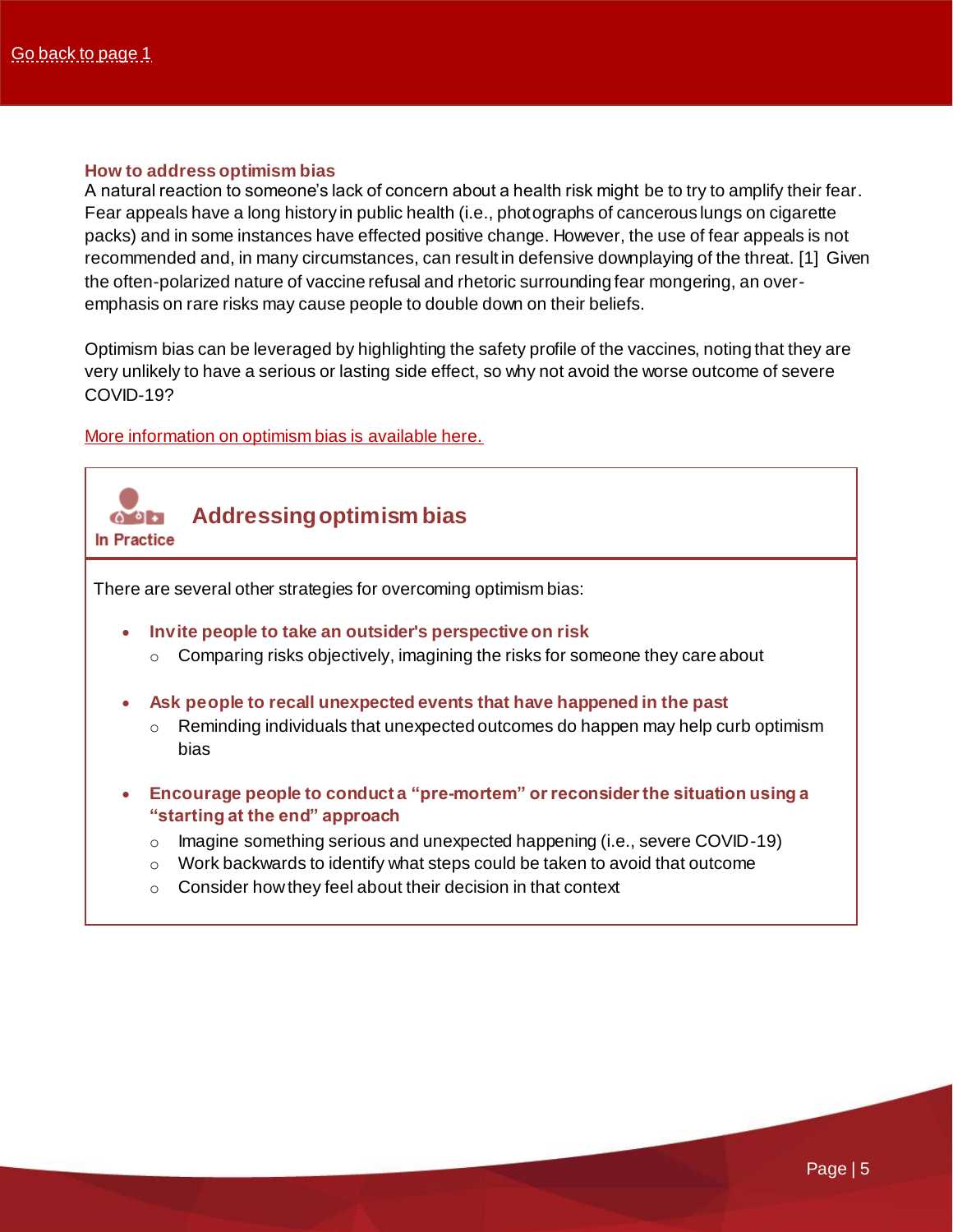### <span id="page-5-0"></span>Mis/disinformation monitor alert

Presenting credible sources to debunk mis and disinformation.

### <span id="page-5-1"></span>**Social media, mis/disinformation, and the vaccine continuum**

Vaccine related misinformation can increase vaccine hesitance. In fact, the WHO deemed vaccine hesitancy one [of the ten threats to global health even before the COVID-19](https://www.who.int/news-room/spotlight/ten-threats-to-global-health-in-2019)  [pandemic](https://www.who.int/news-room/spotlight/ten-threats-to-global-health-in-2019)**.** This article discusses the role of social media in building anti-vaccine or vaccine hesitant attitudes and illustrates one mom's journey from pro-vaccine to antivaccine and back again.

**Misinformation** is information that is false or misleading, but presented as fact, regardless of intention.

**Disinformation** is information which is intentionally created and circulated to deceive or mislead.

### **Social media: A place for the like-minded**

The protective measures put in place during COVID-19 across the world impacted social interactions, isolating one another to reduce the spread of the virus. Social media provided an outlet for people to stay connected during these periods of isolation. [2]

Social media and online platforms allow for information to be generated and rapidly shared without scientific vetting, contributing to vaccine mis and dis-information. Furthermore, due to the algorithmic nature of many of the social media sites, the more you "like" or interact with specific content, the more likely you will continue to be shown similar information. [3] This has the negative effect of reducing the visibility of content you do not agree or interact with, creating clusters of like-minded communities continuing to reaffirm the individual's viewpoint, contributing to a phenomenon such as echo chambers and confirmation bias. [3] [4] However, timely response by experts can challenge the spread of misinformation. [3]

> A fact-checking study on misinformation found that **88% of misinformation** during the COVID-19 pandemic **appeared on social media**. [5]

### **A shift in the vaccine continuum**

Heather Simpson had been someone who saw the value and benefit of routine childhood vaccination. However, she and her husband watched a persuasive anti-vaccine documentary, eliciting fears for their daughter's health and shifting their perspective about the safety and benefits of vaccines. Heather attempted to have a conversation about the documentary with her child's health care providers but was dismissed for her concerns and labeled as anti-vaccine. [6]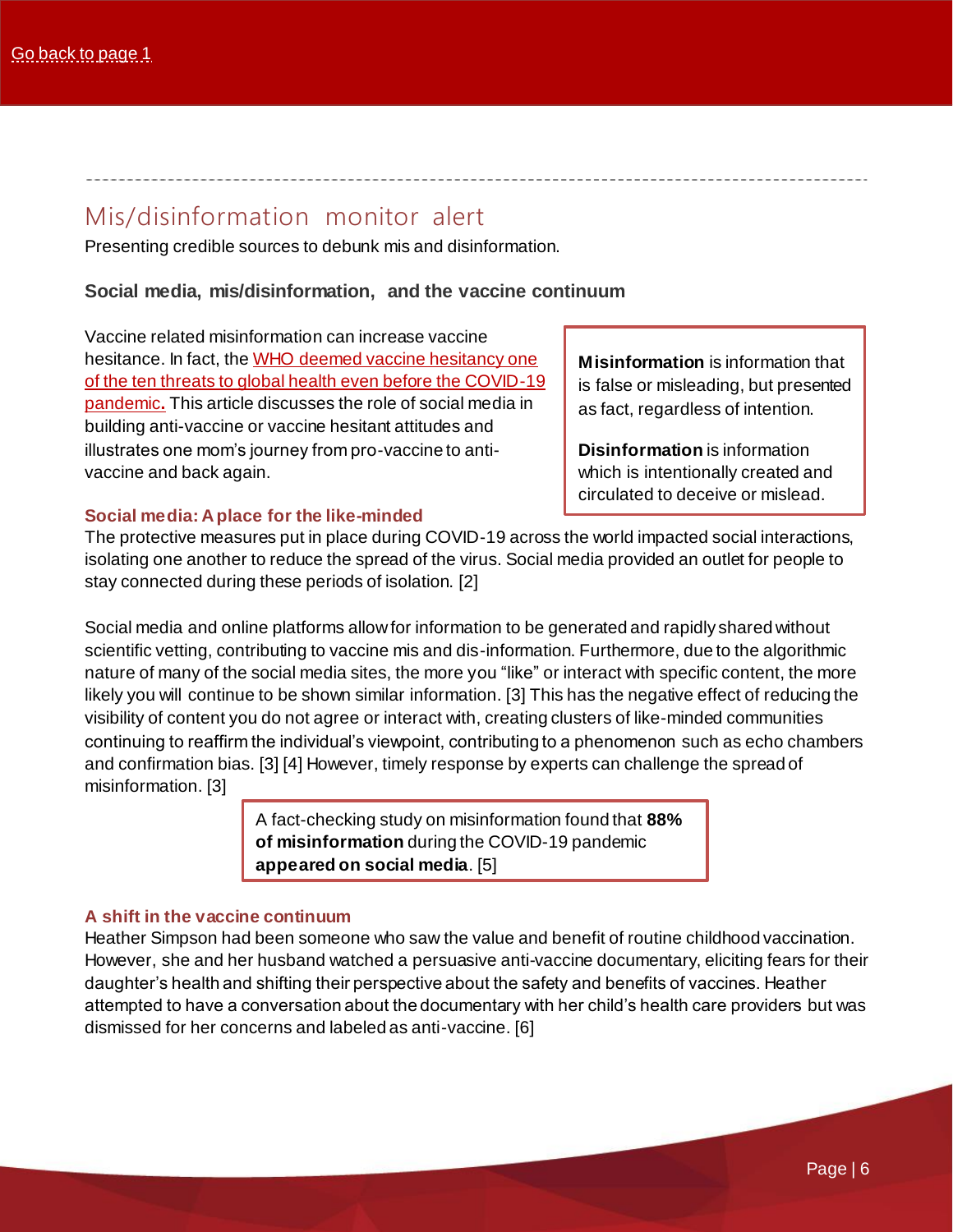The negative interactions with her health care providers, alongside continued exposure to vaccine misinformation and support from her anti-vaccine community gave Heather reassurance that it was best not to vaccinate her child.

During an *interview on CANVax's, "Emerging Topics Podcast*," Heather noted that she was experiencing a great deal of anxiety about exposure to vaccine preventable diseases such as tetanus. Eventually, a cat scratched their daughter and Heather visited her primary health care provider for treatment. Heather's provider noted her anxiety about vaccine preventable tetanus and affirmed that she did not have to live in such fear as a safe and a widely available vaccine could prevent the serious condition. The provider was not dismissive and was able to connect to Heather's concerns in the moment. Following this conversation, Heather realized that many parents have their children vaccinated with no long-term negative outcomes. Since then, Heather has become a vaccine advocate, has co-funded, alongside Lydia Greene, a vaccine advocacy website named **Back to the Vax**, started a podcast, and runs a pro-vaccine support group all aimed at building resilience to vaccine mis and disinformation online based on their own experiences.

You can listen to Heather's and Lydia's journey a[t CANVax Podcasts.](https://bit.ly/EN-CANVax-EmergingPodcasts)

#### **How health care providers can facilitate change**

The story of Heather Simpson provides a valuable case study regarding the process by which someone's vaccine attitudes can be shaped by online information and the role of health care providers in helping or hindering vaccine confidence. Health care providers are among the most trusted information sources, and it has been shown that direct communication with clients can reduce vaccine concerns and improve vaccine uptake. [3] Given their degree of influence, health care providers are encouraged to address and correct misinformation on social media in a manner that is evidence -based, easily understood and respectful. [3], [7]

For resources that support addressing mis and disinformation visi[t Science Up First](https://bit.ly/EN-SceinceUpFirst) and The Debunking [Handbook 2020.](https://bit.ly/EN-DebunkingHandbook)

Every health care interaction with patients has the potential to impact vaccine attitudes and should be taken as an opportunity to discuss vaccines and build vaccine confidence. As seen with Heather, negative interactions with providers can undermine vaccine confidence and send patients seeking information from unreliable sources. When engaging with individuals whose vaccine attitudes have been informed by vaccine misinformation, health care providers should attempt to achieve a thoughtful and positive interaction that builds trust through active listening and tailoring the conversation to each individual's circumstances and concerns.

CANVax Emerging Topics podcasts are available on *iTunes* an[d Spotify](https://open.spotify.com/show/6rYB6nyTPm6xKly81VLkBN) to listen and subscribe. Episodes engage experts from across Canada to better understand emerging issues in immunization and the initiatives that aim to combat them.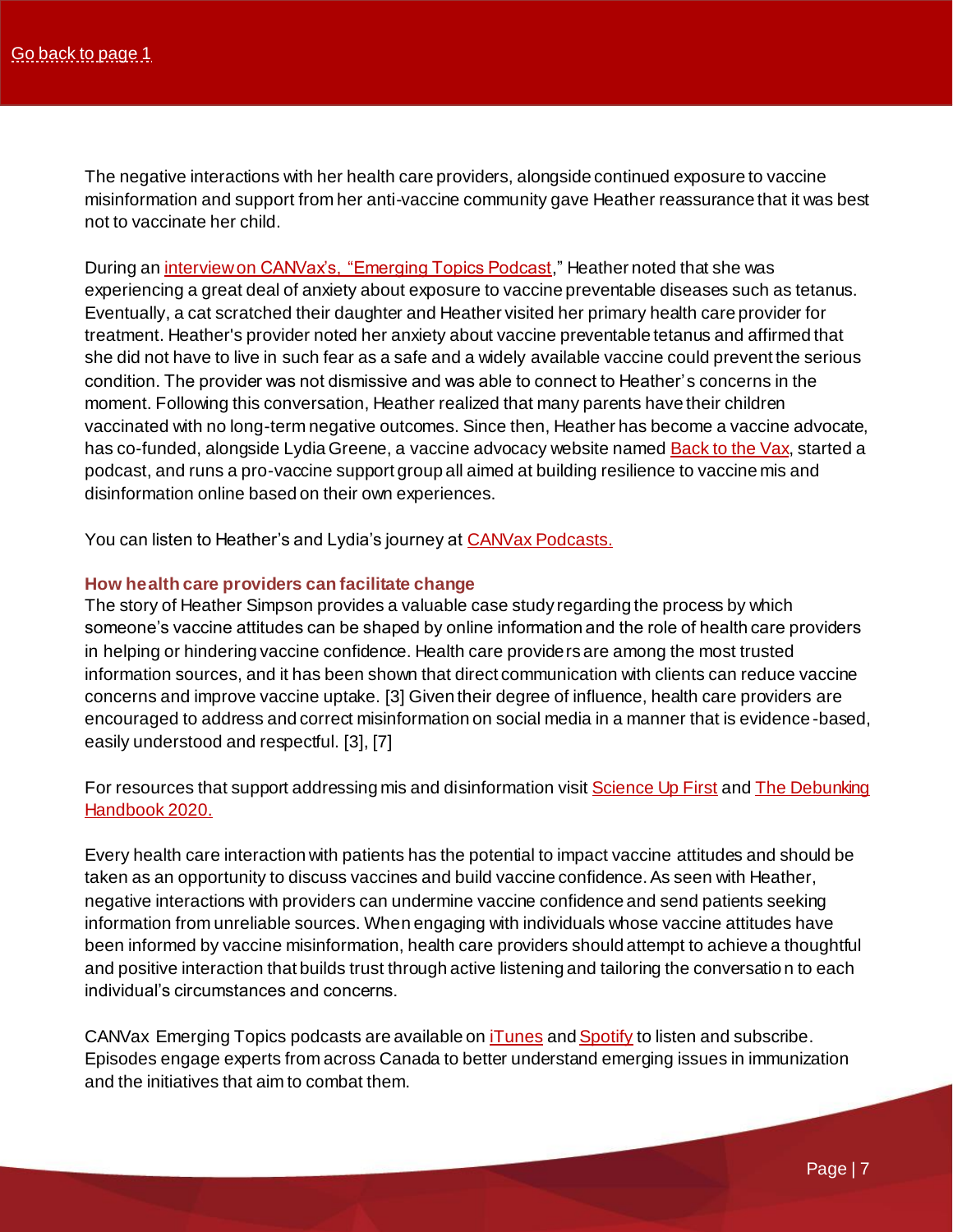

### <span id="page-7-0"></span>Science spotlight

Providing explanations of the science underpinning vaccine guidance and public health response.

<span id="page-7-1"></span>**Vaccine-induced passive immunity from human milk and transplacental antibody transfer during pregnancy**

### **Types of immunity:**

**Active immunity** is the result of the body responding to an antigen (through infection or vaccination) and producing antibodies to that pathogen.

**Passive immunity** occurs when the individual is given antibodies to the pathogen, rather than their immune system producing them themselves. This can occur through the transfer of antibodies through the placenta during pregnancy or through human milk, or by administration of an immune globulin (a therapy).

While active immunity takes longer to develop, as the body needs time to build a response, duration of protection is generally substantially longer for active immunity than for passive immunity.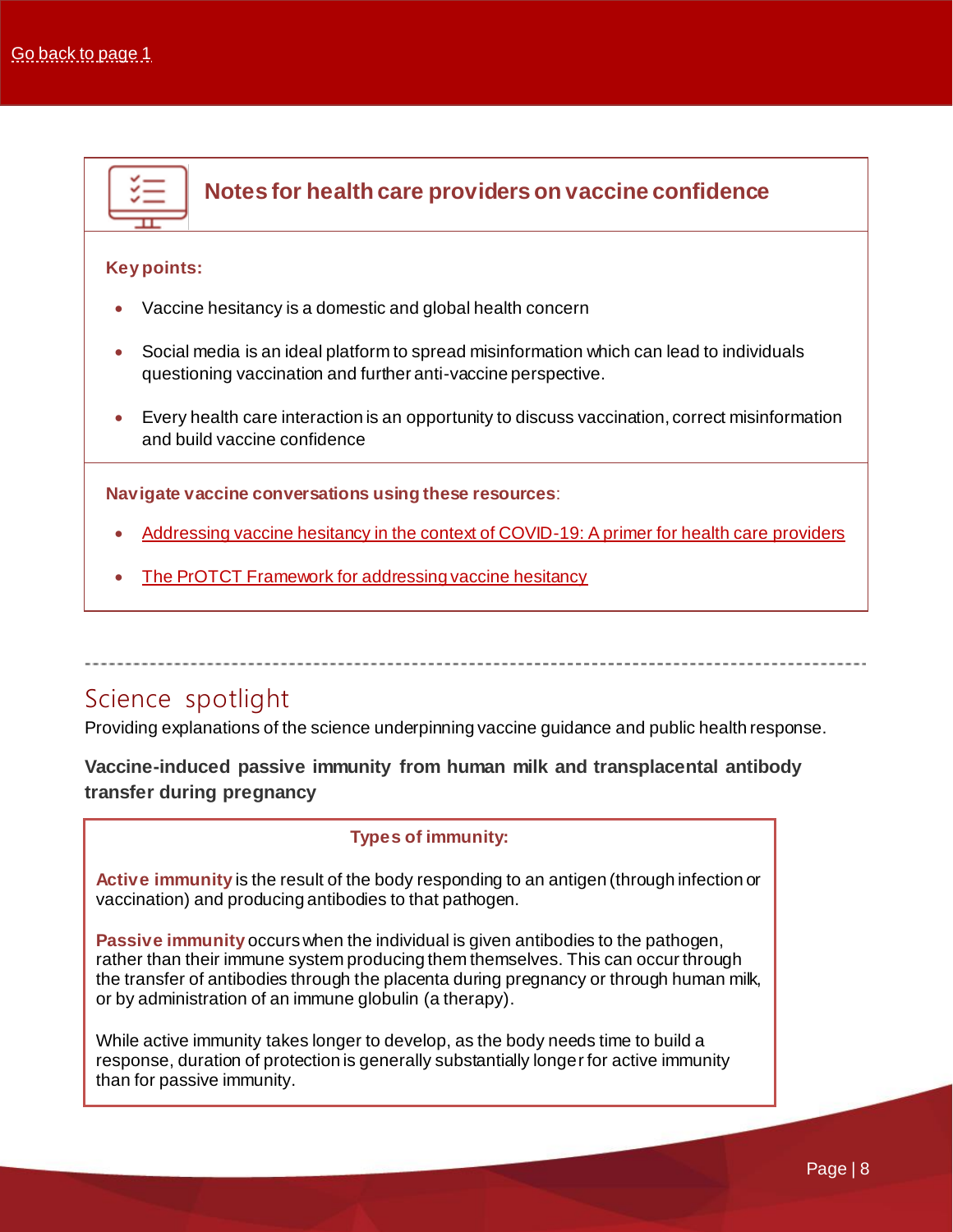The beneficial effects of immunization during pregnancy for the pregnant person, fetus and newborn infant have been well documented. Vaccination during pregnancy induces an immune response that causes the body to produce antibodies to the pathogen that is the target of the vaccine. These antibodies can cross the placenta and provide some protection via passive immunity to the fetus and newborn baby. During lactation, vaccine-induced antibodies can be passed through breast milk to the baby. At present, pertussis (which is given along with tetanus and diphtheria in the Tdap vaccine), and the seasonal influenza vaccine are recommended as routine vaccines during pregnancy. Additionally, it is recommended that pregnant and lactating individuals stay up-to-date on COVID-19 mRNA vaccines and receive a primary series and booster dose as recommended.

Other vaccines may be recommended, depending on individual exposure risk or underlying medical conditions. See the CIG: Part 3 - [Vaccination of Specific Populations: Immunization in pregnancy and](https://bit.ly/EN-PHAC-CIG-CH3VaccinationSpPopsPregnancy)  [breastfeeding, Immunization during](https://bit.ly/EN-PHAC-CIG-CH3VaccinationSpPopsPregnancy) pregnancy for more information on additional vaccines that may be recommended during pregnancy.

For vaccines in general (not specific to COVID-19 vaccines), the majority of transplacental antibody transfer occurs during the third trimester. This helps provide protection while babies are too young to be immunized, however this protection is not long term. Transplacentally acquired antibody concentrations progressively decrease during the first year of life, increasing vulnerability to vaccine preventable disease as time goes on. [8] It is therefore important that babies get routine vaccinations when they are recommended to do so.

Although transplacental antibody transfer is generally the more efficient way to confer neonatal protection, antibodies can also pass through breast milk to the infant. Additionally, human milk contains a variety of immune properties that provide more generalized protection against infection. Breastfeeding alone is not enough to protect against vaccine preventable disease, so immunization infants and young children on schedule remains important, even when babies are breastfed. Routinely recommended vaccines can be safely administered to the lactating parent during the period that they are breastfeeding.

Vaccination with the Tdap vaccine is recommended in every pregnancy, ideally between 27 and 32 weeks of gestation, regardless of when the last Tdap vaccine was received. This is because immunization for pertussis between 27 and 36 weeks of gestation reduces the risk of pertussis infection in babies under two months by 77.7% (95% CI 48.3-90.4%) and hospitalization by 90.5% (95% CI: 65.2-97.4%). [9] No safety concerns have been identified with Tdap vaccination in pregnancy.

Pregnant individuals are at higher risk of severe outcomes due to influenza, and therefore vaccination is recommended for their own protection. In addition, influenza vaccination during pregnancy confers some protection to the baby in the first few months after birth. [10]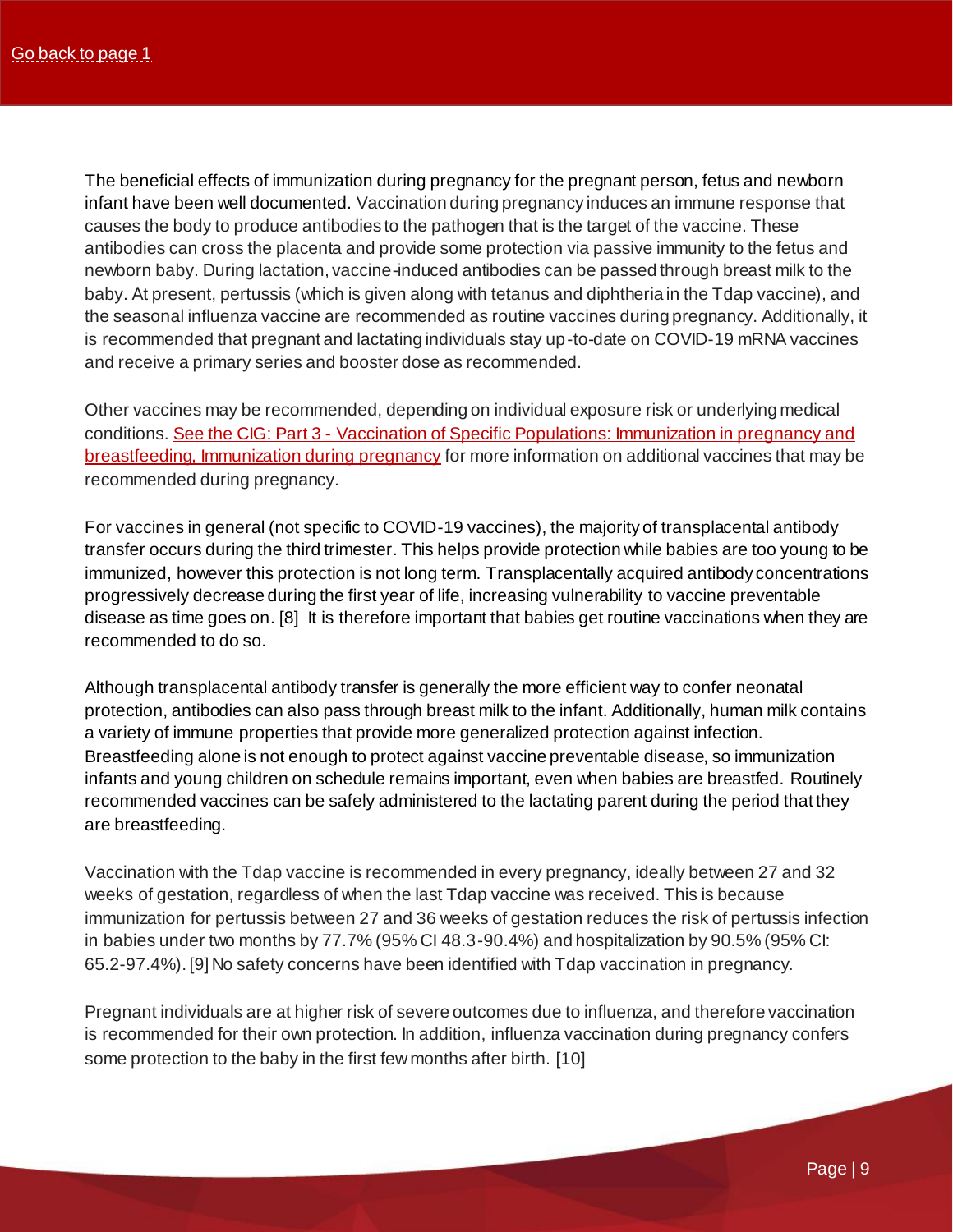<span id="page-9-0"></span>Vaccination for COVID-19 during pregnancy is also very important. Pregnant individuals are vulnerable to severe outcomes from COVID-19 and are at an increased risk of adverse pregnancy outcomes if they become infected with SARS-CoV-2. Like influenza and pertussis, protective antibodies for SARS-CoV-2 have been detected in umbilical cord blood, indicating they are passed through the placenta to the fetus. There is some evidence that COVID-19 vaccination during pregnancy confers protection to infants under 6 months of age against hospitalization. [11] SARS-CoV-2 antibodies are also transferred in breast milk following vaccination, but more data is needed to understand the level of protection conferred to the newborn. See the Featured article (p.2) [of the January issue of the Vaccine](https://bit.ly/EN-CANvax-VCIB-Jan2022)  [Confidence InfoBulletin for more information on the importance of vaccination for COVID-19 in](https://bit.ly/EN-CANvax-VCIB-Jan2022)  [pregnancy.](https://bit.ly/EN-CANvax-VCIB-Jan2022)

Vaccination during pregnancy protects those who are pregnant from vaccine-preventable diseases that may otherwise be acquired and transmitted to the fetus, or infant. Additionally, protective concentrations of antibodies are transferred to the fetus transplacentally, resulting in increased infant protection in the early postnatal period.

For more information on vaccination during pregnancy, see:

- [CIG chapter on immunization in pregnancy and breastfeeding.](https://bit.ly/EN-PHAC_CIG-Ch3-Pregnancy-Breastfeeding)
- Webcast [COVID-19 and vaccines during pregnancy and lactation](https://bit.ly/EN-CanVax-Webcast-Pregnancy)
- Webinar [Building COVID-19 vaccine confidence before, during, and after pregnancy](https://bit.ly/EN-CanVAX-Webinar-C19vaccines-Pregnancy)

### In the clinic

Providing current recommendations, resources and vaccination best practices for immunizers.

### <span id="page-9-1"></span>**The Canadian Immunization Guide (CIG): An introduction for health care professionals**

The CIG has been a trusted, reader-friendly summary of recommendations on immunization since 1979, when it was first published. This comprehensive resource is developed based on recommendations and statements of expert advisory committees including NACI and the [Committee to](https://www.canada.ca/en/public-health/services/catmat.html)  [Advise on Tropical Medicine and Travel \(CATMAT\).](https://www.canada.ca/en/public-health/services/catmat.html) The CIG addresses advances in vaccines and immunization practices in Canada. It is written for health care providers and public health practitioners, policy makers, program planners and the general public with knowledge and interest in immunization and vaccines.

**[Access the Canadian Immunization Guide](https://bit.ly/EN-PHAC-CIG-Main)**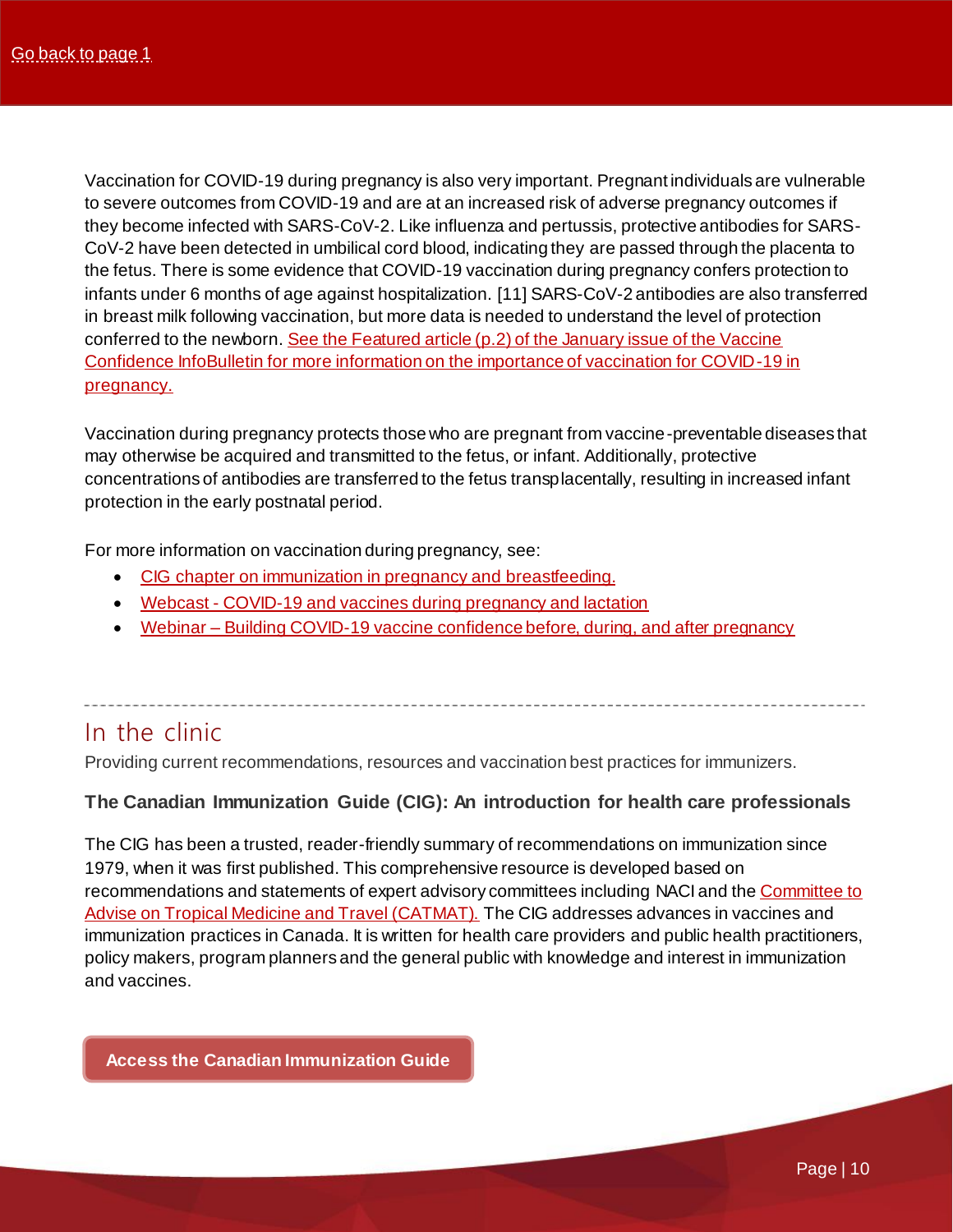### **The CIG is divided into five parts:**

- Part 1 [Key Immunization Information](https://bit.ly/EN-PHAC-CIG-Chapter1-KeyImmunizationInfo) includes key scientific principles of immunology and vaccinology, vaccine administration, storage and handling of immunizing agents and information on communicating effectively about the benefits of immunization.
- Part 2 [Vaccine Safety](https://bit.ly/EN-CIG-Chapter2-VaccineSafety) provides information about vaccine safety monitoring in Canada, product-specific contraindications, precautions and concerns, assessment and management of anaphylaxis and other acute reactions following vaccination, and reporting of Adverse Events Following Immunization (AEFI).
- Part 3 [Vaccination of Specific Populations](https://bit.ly/EN-PHAC-CIG-Chapter3-SpecialPopulations) provides recommendations for the vaccination of specific populations, including adults, workers, persons with inadequate immunization records, persons who are pregnant or breastfeeding, infants born prematurely, persons in health care institutions, persons who are immunocompromised, persons with chronic diseases, travellers, and those who are new to Canada.
- Part 4 [Active Vaccines](https://bit.ly/EN-PHAC-CIG-Chapter4-ActiveVaccines) is organized into disease-specific chapters. It provides information about disease characteristics and epidemiology, as well as vaccine-specific information and recommendations for use.
- Part 5 [Passive Immunization](https://bit.ly/EN-PHAC-CIG-Chapter5-PassiveImmunization) is a single chapter addressing passive immunizing agents, providing guidance on the use of immune globulin products available in Canada.

### **Chapter Updates**

Chapters are updated as new evidence about vaccines and vaccine-preventable diseases becomes available and as NACI and CATMAT release new or updated recommendations.

The CIG contains select references. For additional references and other information, users may consult [NACI](https://www.canada.ca/en/public-health/services/immunization/national-advisory-committee-on-immunization-naci.html) an[d CATMAT](https://www.canada.ca/en/public-health/services/catmat.html) statements and publications.

Additionally, on th[e NACI: Statements and publications](https://www.canada.ca/en/public-health/services/immunization/national-advisory-committee-on-immunization-naci.html) web page, users may access th[e CIG Part 4:](https://www.canada.ca/en/public-health/services/publications/healthy-living/canadian-immunization-guide-part-4-active-vaccines.html)  [Active Vaccines](https://www.canada.ca/en/public-health/services/publications/healthy-living/canadian-immunization-guide-part-4-active-vaccines.html) chapters directly. Here, the CIG chapters are listed by vaccine-preventable disease with the applicable NACI statements directly below.

The most current information on COVID-19 vaccines is available in th[e CIG Part 4: COVID-19 vaccine](https://www.canada.ca/en/public-health/services/publications/healthy-living/canadian-immunization-guide-part-4-active-vaccines/page-26-covid-19-vaccine.html)  [chapter](https://www.canada.ca/en/public-health/services/publications/healthy-living/canadian-immunization-guide-part-4-active-vaccines/page-26-covid-19-vaccine.html) and in standalone statements on the NACI webpage under the COVID-19 section. New and updated recommendations are published as standalone statements on the NACI webpage and are incorporated into the CIG when possible. Other CIG chapters that are impacted by COVID-19 will be updated with COVID-19 vaccine content in the future.

Users are encouraged t[o subscribe](https://health.canada.ca/en/health-canada/services/healthy-living/immunization-and-vaccines/canadian-immunization-guide/subscribe.html) to keep up to date with changes. Comments or questions regarding the CIG may be directed to PHAC using the ["Contact form for inquiries](https://health.canada.ca/en/public-health/corporate/contact-us.html)".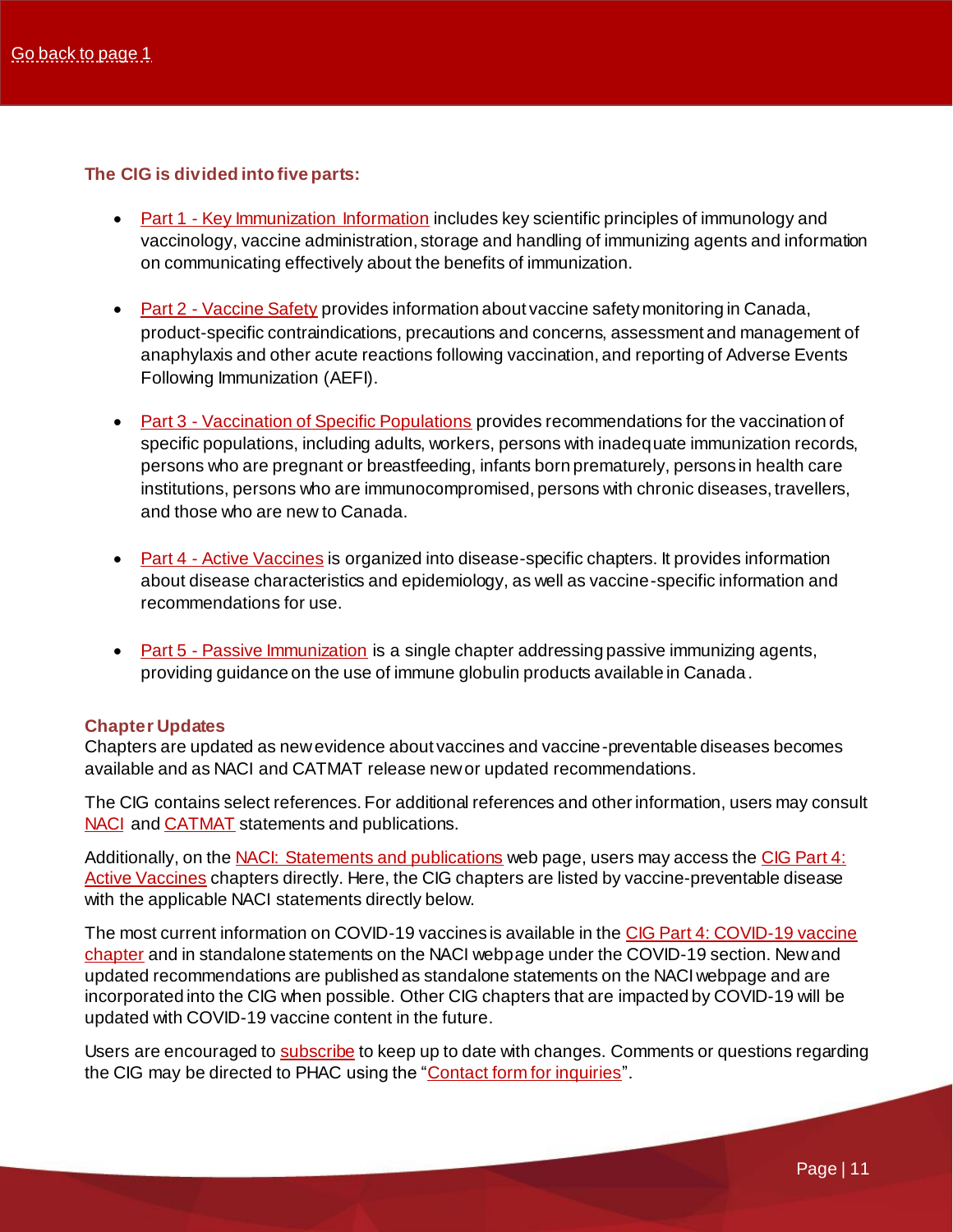### <span id="page-11-0"></span>Community spotlight

Putting the spotlight on innovative projects and best practices from communities across Canada.

<span id="page-11-1"></span>**Supporting Canadian health service users with decision-making on COVID-19 vaccination during pregnancy and lactation**

The McMaster University, [Department of Obstetrics and Gynecology](https://obsgyn.mcmaster.ca/about-us) (McMaster - OBGYN), is a large multi-site department, and has a strong affiliation with the university's academic Midwifery Education Program. It is committed to leadership in evidencebased and high quality care for pregnant individuals and their families.

McMaster University

**DEPARTMENT** OF OBSTETRICS AND GYNECOLOGY



With support from PHAC's [Immunization Partnership Fund \(IPF\),](https://bit.ly/EN-PHAC-IPF-Main) Dr. Jon Barrett's and Dr. Rohan D'Souza's team at McMaster are developing and disseminating a tool, through multi-pronged national, provincial, and community proxies that supports decision-making regarding COVID-19 vaccination. They will also be studying the tool's impact on vaccine hesitancy for pregnant and lactating individuals, especially those belonging to Indigenous, racialized, and equity-seeking groups.

The decision-making tool will incorporate new and emerging evidence on vaccine safety in pregnancy and breastfeeding, and is being created in consultation with vaccine and pregnancy experts, patient advisors, and experts on equity, diversity and inclusion to ensure cultural safety. It will be translated into French, and five widely-spoken non-official languages in Canada, with provision to translate on demand to Indigenous and other less commonly spoken languages, as required.

In addition to the primary activities, the project leads are working to build a network of health care and community advocates involved in the care of pregnant and lactating individuals. Additionally, the project will generate reports that summarize study findings, barriers and facilitators to vaccination programs, lessons learned from collaborators, and methods for effective outreach Indigenous, racialized, and equity-seeking populations in Canada.

The team at McMaster has partnered with Health Nexus, a bilingual, non-profit organization with charitable status that specializes in targeted health promotion and education using inclusive and culturally safe approaches.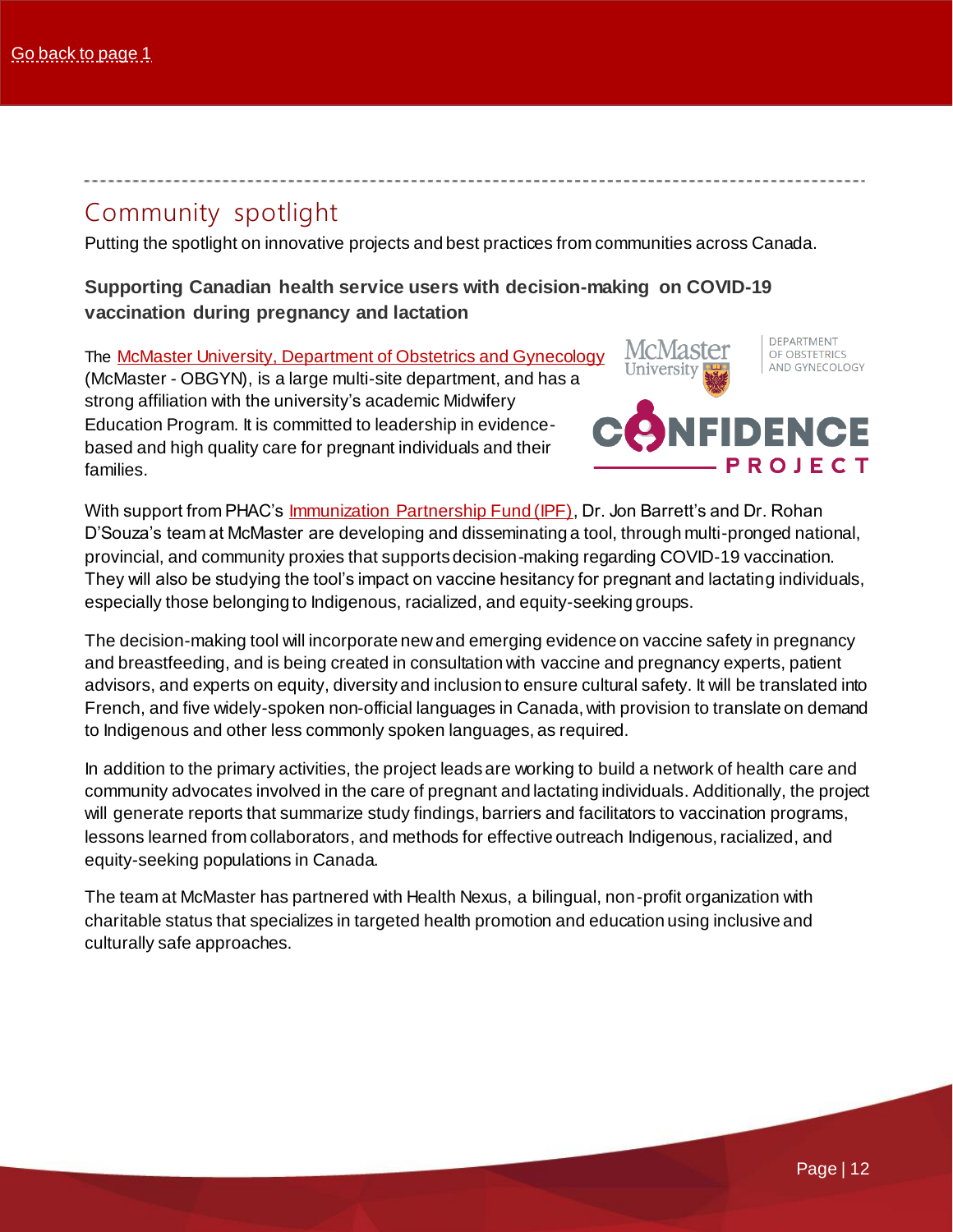### <span id="page-12-0"></span>PHAC webinars and webcasts for health care providers

PHAC, in collaboration with the Canadian Vaccination Evidence Resource and Exchange Centre (CANVax) and the National Collaborating Centre for Infectious Diseases (NCCID), offers expert-led webinars and webcasts focused on providing health care providers with clinical guidance and information related to key vaccine topics.

**Webcasts** are video resources.

**Webinars** are live events, with an audience and question & answer period. These live events are recorded and later posted for viewing.

**Live webinar coming soon**

### <span id="page-12-1"></span>[Understanding Canada's Vaccine Injury Support Program –](https://bit.ly/EN-Eventbrite-VISP_Registration) click to register now

### **Wednesday, June 1, 2022 from 2 p.m. to 3 p.m.**



### **Dr. Jennifer Crichton, Edward Maier and Stephanie Parisien**

will provide an overview of Canada's Vaccine Injury Support Program (VISP) for health professionals. The webinar will cover elements such as the program's purpose, eligibility criteria and processes, and will end with a Q & A opportunity.

(Veuillez voir la version française pour les coordonnées du webinaire en français qui aura lieu le 8 juin.)

### **Webinar and webcast watch list**

### Webcast - An overview of Novavax Nuvaxovid™ [and Medicago](https://bit.ly/EN-CANVax-Webcast-Novavax-Medicago) Covifenz® (40 mins)



**RN Iman Abdishukri** discusses the clinical evidence for the Novavax Nuvaxovid™ and Medicago Covifenz® COVID-19 vaccines and summarizes the NACI recommendations for the use of these vaccines.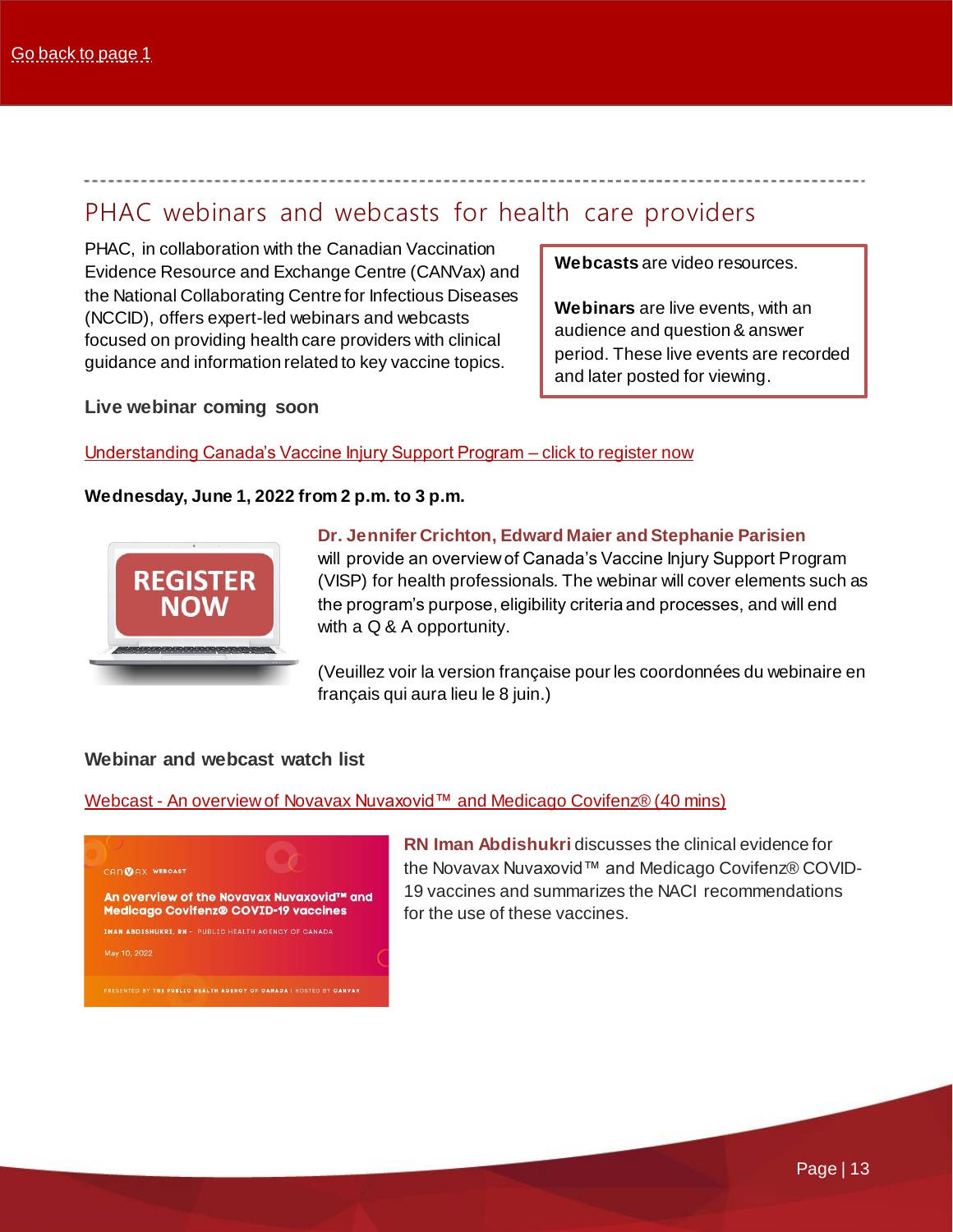Webcast - [Needle fear, pain and vaccines -](https://bit.ly/EN-CANVax-Webcast-CARD) introduction to the CARD™ system as a framework for [vaccination delivery](https://bit.ly/EN-CANVax-Webcast-CARD) (18 mins)



**Experts Dr. Anna Taddio and Dr. Meghan McMurtry**  discuss contributors to stress-related reactions during vaccination and evidence-based strategies to improve the vaccine experience for people receiving vaccines and those who support them.

# Contact Vaccine Confidence

[Subscribe](mailto:vaccination@phac-aspc.gc.ca?subject=Please%20add%20me%20to%20the%20PHAC%20Vaccine%20Confidence%20Program%20distribution%20list) to receive the PHAC Vaccine Confidence InfoBulletin directly in your inbox. To explore past issues, se[e archived issues on CANVax's website.](https://bit.ly/EN-CANVax-VCIB-archive_issues)

Have questions or feedback to share? Email us[: vaccination@phac-aspc.gc.ca](mailto:vaccination@phac-aspc.gc.ca)

Please note that any medical questions should be directed to your local health care provider and any urgent medical questions should be directed to 911 or your local emergency department.